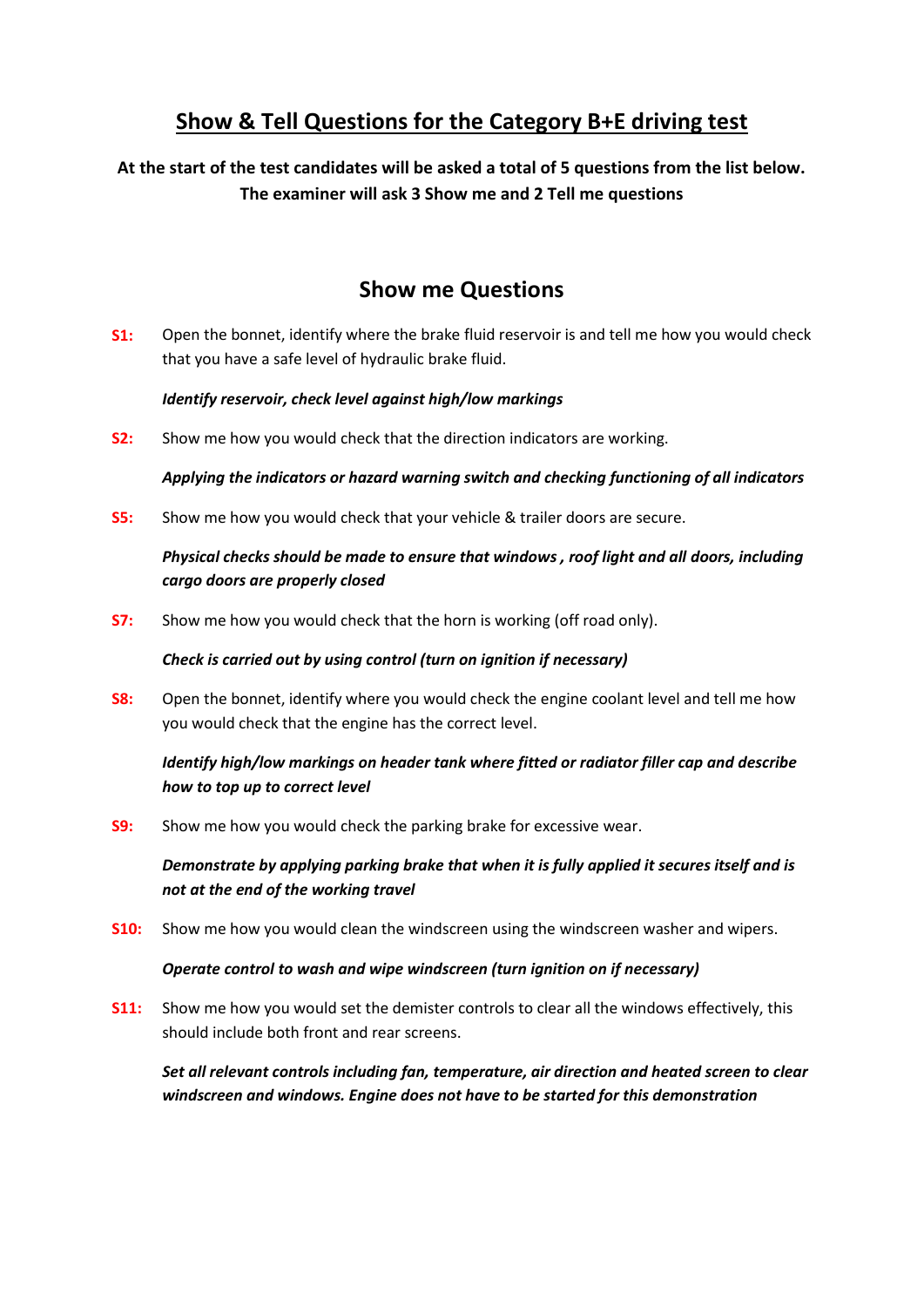**S12:** Show me how you would switch on the rear fog light(s) and explain when you would use it/them. (No need to exit the vehicle)

## *Operate switch (turn on dipped headlights and ignition if necessary) Check warning light is on. Explain use*

**S13:** Show me how you switch your headlight from dipped to main beam and explain how you would know the main beam is on whilst inside the car.

#### *Operate switch (with ignition on if necessary) Check with main beam warning light*

**S14:** Show me how you would check that the brake lights are working on this vehicle. (I can assist you, if you need to switch the ignition on, please don't start the engine).

*Operate brake pedal. Make use of reflections in windows, garage doors etc or ask someone to help*

## **Tell me Questions**

**T3:** Tell me the main safety factors involved in loading this vehicle.

*The load should be distributed evenly throughout the trailer. Heavy items should be loaded as low as possible so that they are mainly over the axle(s). Bulkier , lighter items should be distributed to give a suitable 'nose weight' at the towing coupling. The nose weight should never exceed the vehicle manufacturer's specifications*

**T4:** Tell me the main safety factors involved in securing a load on this vehicle.

*Any load must be carried so that it does not endanger other road users. It must be securely stowed within the size and weight limits for the vehicle. The load needs to be secure so that it cannot move or fall from the vehicle when cornering or braking*

**T6:** Tell me how you would check the tyres to ensure that they have sufficient tread depth and that their general condition is safe to use on the road.

*No cuts and bulges. 1.6mm of tread across the central 3/4 of the breadth of the tyre and around the entire outer circumference*

**T15:** Tell me how you make sure your head restraint is correctly adjusted so it provides the best protection in the event of a crash.

*The head restraint should be adjusted so that the rigid part of the head restraint is at least as high as the eye or top of the ears and as close to the back of the head as is comfortable. NB some restraints might not be adjustable*